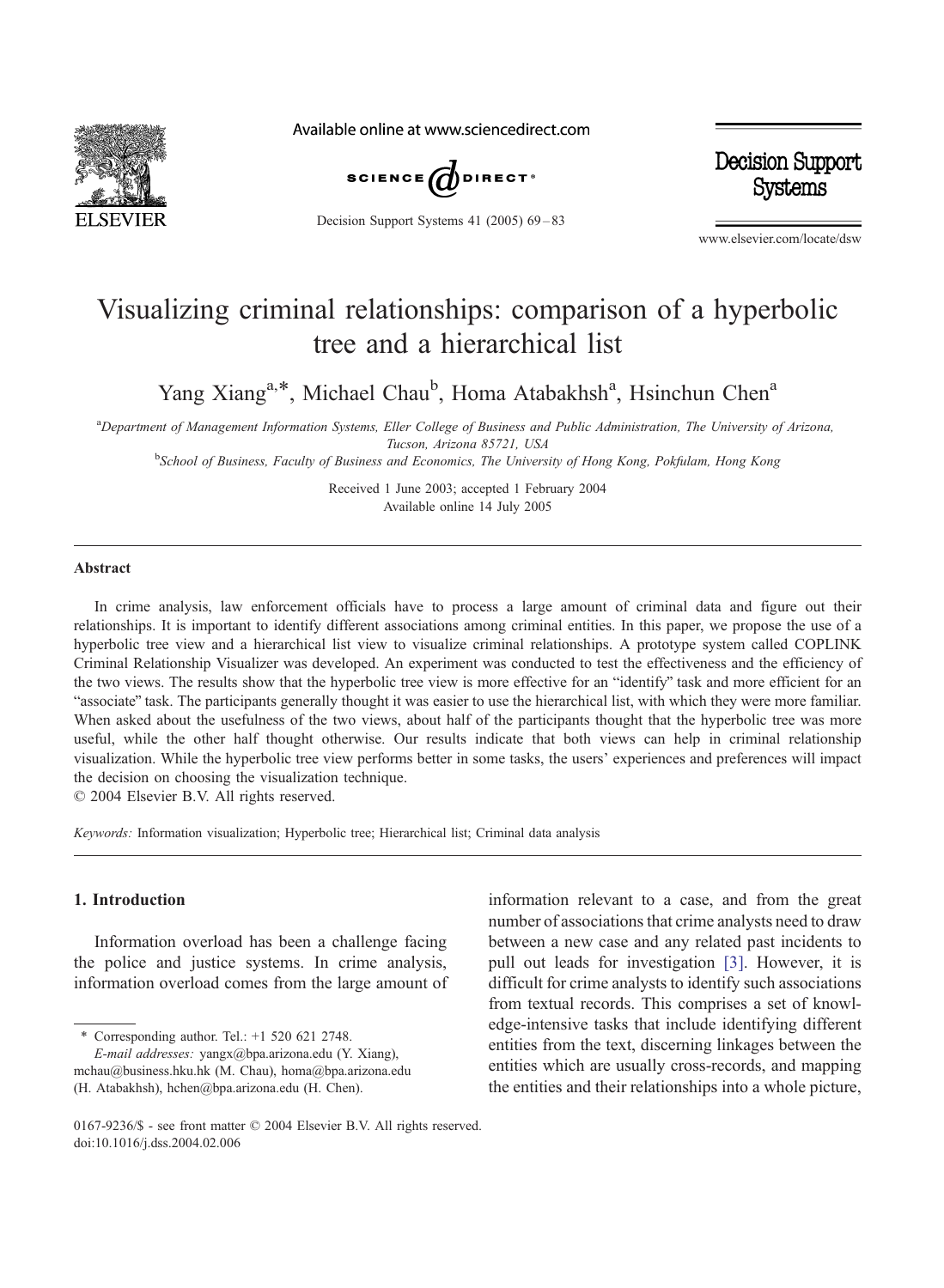sometimes onto a physical chart or graph, for better understanding. Such tasks require a great amount of mental effort. Considering the large quantity of incidents to be solved, the restrained number of hours that crime analysts can spend on each case, and the desired timeframe for solving a case, it is crucial to reduce the time spent locating relevant criminal information and their associations.

Visualization techniques have been used to address information overload problems. Card et al. [\[4\]](#page-13-0) identified the following ways in which visual aids can amplify human cognition:

- (a) crystallizing knowledge with good visual representation that may abstract patterns, reveal links, and create a concise overall view of the information accessed;
- (b) facilitating interactive manipulation of the representation with a working space for control of data access, selection of different levels of data abstraction, and plotting of visually communicable presentations;
- (c) reducing the time needed for searching data, discovering patterns, or doing inferences.

It has been exhibited that visual clues are especially helpful in systems that deal with large amounts of real-time, dynamic data to detect patterns or to gain other insights. One example is the file structure map which supports searching and browsing of document collections generated by electronic meeting systems [\[21\].](#page-13-0) Other examples include the three-dimensional perspective views of flight plans for detecting possible aircraft route conflicts in the Air Traffic Control system [\[2\],](#page-13-0) and the Sammon map designed to visualize data in a college selection application [\[10\].](#page-13-0) In all three cases, visualization helps discover knowledge in a more effective and timely manner.

While visualization techniques have been shown to be useful in various domains, they have not been widely studied for applications in crime analysis. In this paper, we describe our experience in applying two visualization techniques, namely hierarchical list and hyperbolic tree, to a crime analysis application. The paper is organized as follows. Section 2 reviews different visualization techniques for criminal record relationships and networked data. In Section 3, we discuss the problems in existing approaches and

propose our research questions. Section 4 describes a prototype system called COPLINK Criminal Relationship Visualizer that we developed in this research. In Section 5 we report on a user study designed to test and compare the performance of a hierarchical list view and a hyperbolic tree view which we adopted. In Section 6, we summarize our findings and propose some future research directions.

## 2. Research background

#### 2.1. Criminal relationship analysis and visualization

In crime analysis, it is often useful to identify the relationships among different entities such as people, vehicles, addresses, organizations, etc. These relationships are usually distinguished using explicit data (such as father–son, suspect–victim, owner–property) or statistical techniques such as co-occurrence analysis [\[13\].](#page-13-0) It is critical for crime analysts to retrieve, understand and analyze these relationships in an efficient and effective way.

Because of its cognitive benefits, information visualization has been employed for representing criminal data and relationships. One of the most commonly used visualization techniques in crime analysis is crime mapping, which helps visually locate incidents on a thematic map, search cases based on selected areas, identify spatial relationships among crimes, or expose "hot spots" (areas of high crime). Crime mapping is more suitable for representing information about location, distance, direction, and patterns relating to both time and geographic space [\[12\].](#page-13-0) [Fig. 1](#page-2-0) shows an example of mapping the changes of drug arrests over time onto a city map. The darkness of the colors indicates the degrees of increase or decrease in those arrests from the year 1997 to 1998. However, the technique is not effective for abstracting the relationships between people, places, incidents, organizations, vehicles, criminal weapons, and stolen properties.

Two-dimensional and three-dimensional networks have been studied for exploring crime associations. The Link Discovery Tool developed jointly by the University of Tennessee and the St. Petersburg Police Department is one of the early three-dimensional graphical representations of criminal relationships. It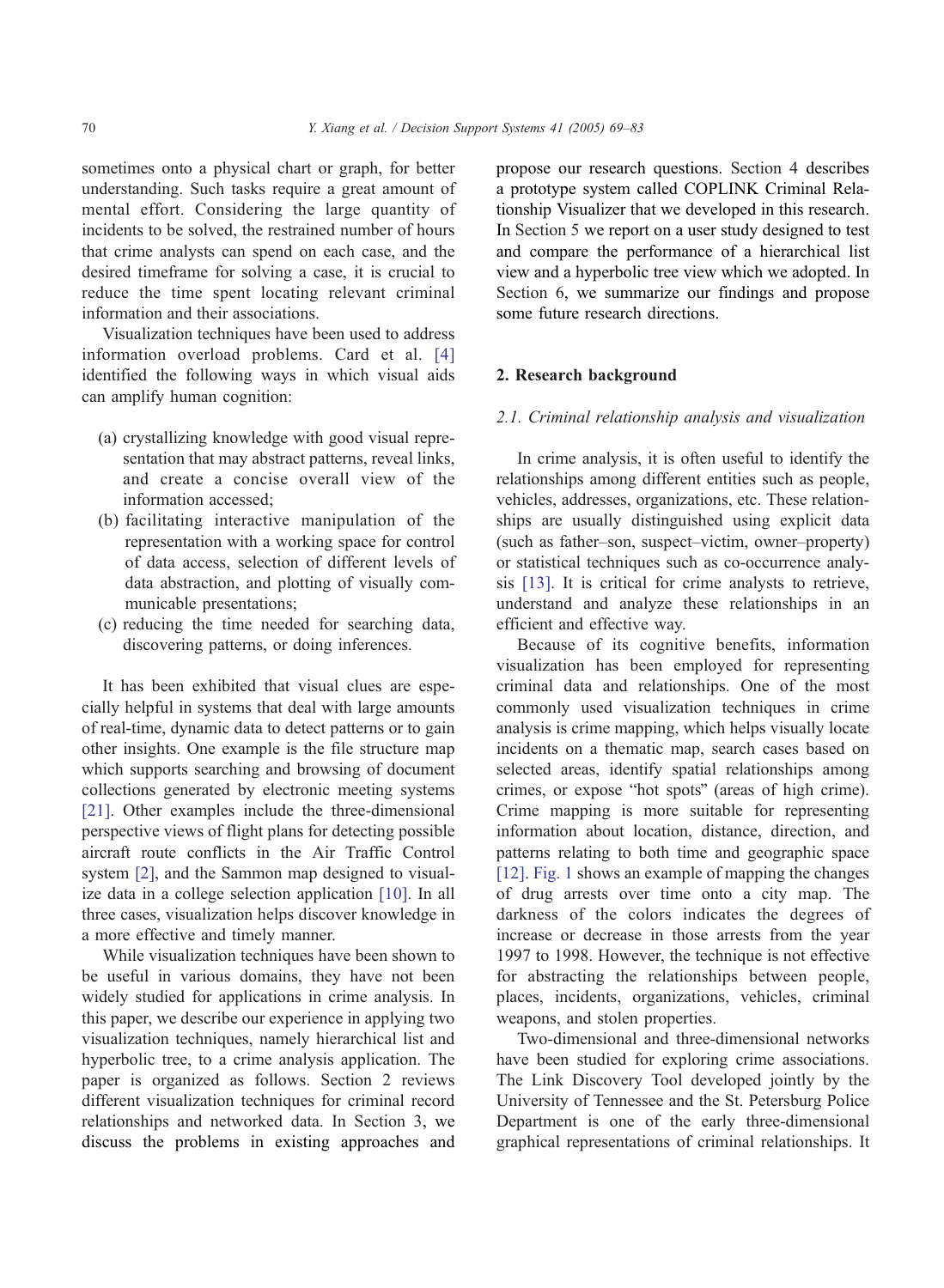<span id="page-2-0"></span>

# **Increase/Decrease in Drug Arrests** from 1997 to 1998

Fig. 1. A Crime Stats Map generated by the Omega Group. (For interpretation of the references to color in this figure legend, the reader is referred to the Web version of this article.)

visualizes associations such as relatives, criminal contacts, telephone toll data, financial transfers, flow of resources, etc. The tool was used to display a network of wiretapped telephones with the nodes representing individual phones and the links representing incoming and outgoing calls between the phones [\[16\].](#page-13-0)

Another example of crime analysis systems is the COPLINK Detect, a system that automatically finds various types of criminal associations from crime data [\[9,13\].](#page-13-0) It can identify relationships among five types of entities: person, vehicle, organization, location, and incident/crime type. Information generated by the system is displayed in a tabular format. [Fig. 2](#page-3-0) shows a screenshot of the result page for a search based on three search terms: (1) person "Matthew Clay"; (2) address "1300 W Silverlake Rd"; and  $(3)$  vehicle "HOND/1983". In the table, this first column shows the "Add" buttons which allow users to add an entity to perform a new search. The second column lists all entities found in the database which are related to any of the three search terms. The third column lists the id of the search term(s) to which a found entity is related. This display requires users map the ids back to the individual search terms, which makes it difficult to read. Although the entities in the results are all locations in our example, it is common that the result include mixed entity types. This display does not show the entity types of the items in the search results.

# 2.2. Information visualization techniques for networked data

Crime analysis data are essentially networked data because the analysis is based on multiple entities (person, vehicle, location, etc.) and there can be a linkage between any two entities. The networking of the data implies that individual entities interact with other individual entities, which in turn interact with still others [\[17\].](#page-13-0) A network is usually built within a distance from a particular entity and includes all relevant interactions and linkages. It can then be used to detect the importance of particular entities in that network.

Intuitively, network charts are suitable for visualizing networked data. Nodes can be designated as entities while edges can represent interactions and linkages between entities/nodes. Network charts can closely represent the real data and their relations. However, they are often too complex for display because of the "clutter" problem (overcrowded display) and the "perception" problem (different values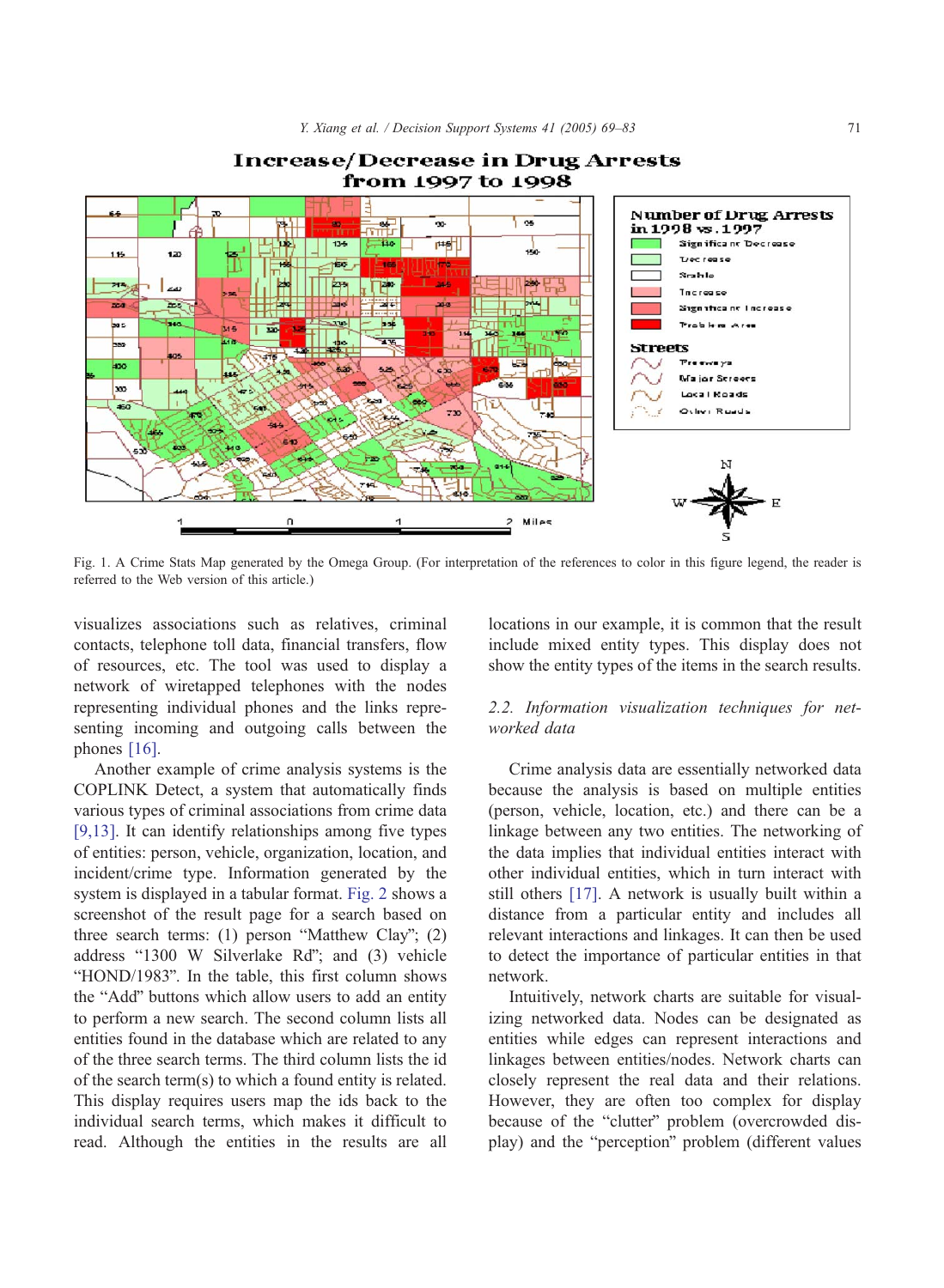<span id="page-3-0"></span>

|      | COPLINK Detect - Microsoft Internet Explorer                               |               | $  D $ $\times$                                  |
|------|----------------------------------------------------------------------------|---------------|--------------------------------------------------|
| Eile | Edit View Agencies Help 44 >> $\bigoplus$ Results Q New El Print Q 4Modify | <b>C</b> Stop | <b>COPLINK</b>                                   |
| Add  | ⊞ ∂270 S STONE AV, TUCSON, AZ                                              | 1, 2, 3       | <b>BASIC SEARCH</b> REFINE SEARCH                |
| Add  | □ <mark>^</mark> 8750 E COOPER ST, TUCSON, AZ                              | 2, 3          | <b>Search For:</b><br><b>L.</b> Person           |
| Add  | □ ∂4369 E GRANT RD, TUCSON, AZ                                             | 2, 3          | $\nabla$ Location                                |
| Add  | □ ♪2555 E IRVINGTON RD, TUCSON, AZ                                         | 2, 3          | $\overline{\vee}$ Vehicle                        |
| Add  | <b>■ ∂1611 E OHIO ST, TUCSON, AZ</b>                                       | 2, 3          | $\overline{\vee}$ Incident                       |
| Add  | $\blacksquare$ $\spadesuit$ 103 N 2 AV, TUCSON, AZ                         | 2, 3          | <b>Associated With:</b><br>$\bigstar$ Add        |
| Add  | <del>□ A</del> 2000 N 4 AV, TUCSON, AZ                                     | 2, 3          | 1.CLAY, MATTHEW J<br>2.1300 W SILVERLAKE RD      |
| Add  | <sup>E</sup> 05650 S PARK AV 1180, TUCSON, AZ                              | 2, 3          | 3.All VEHICLE, ON, 1983, 1983, HONDA             |
| Add  | <sup>E-</sup> ^2650 N ORACLE RD, TUCSON, AZ                                | 2, 3          |                                                  |
| Add  | $\blacksquare$ $\bigcirc$ 4425 E 22 ST, TUCSON, AZ                         | 2, 3          |                                                  |
| Add  | 甲 ��2640 S COTTONWOOD LN, TUCSON, AZ                                       | 2, 3          |                                                  |
| Add  | ⊞ ♪2640 S COTTONWOOD LN 2, TUCSON, AZ                                      | 2, 3          |                                                  |
| Add  | <b>D-A5421 S MISSIONDALE RD, TUCSON, AZ</b>                                | 2, 3          | <b>Limited to Crime Types:</b>                   |
| Add  | <sup>EF</sup> A5457 S MORRIS CI, TUCSON, AZ                                | 2, 3          | Aggravated Assault                               |
| Add  | 甲 ��1655 W AJO WY, TUCSON, AZ                                              | 2, 3          | $\Box$ Arson                                     |
| Add  | <b>IF A609 W CALLE ANTONIA, TUCSON, AZ</b>                                 | 2, 3          | Assist Other Agency<br>□ Auto Theft              |
| Add  | <b>D-A</b> 517 W OURY ST. TUCSON, AZ                                       | 2, 3          | $\Box$ Rundery                                   |
| Add  | ⊞ ♪313 W PRESIDENT ST. TUCSON, AZ                                          | 2, 3          |                                                  |
| Add  | $\blacksquare$ $\spadesuit$ 1021 N 11 AV, TUCSON, AZ                       | 2, 3          | <b>Reset</b><br>Remove                           |
| Add  | <b>E-AINCIDENT: 1300 W SILVERLAKE RD. TUCSON, AZ</b>                       | 1, 3          | <b>Find Associations</b><br>$\blacktriangledown$ |
| 百    |                                                                            |               | Local intranet                                   |

Fig. 2. Entities related to the search terms are shown in a tabular form in COPLINK Detect.

that humans perceive from visual clues) [\[11\].](#page-13-0) As a result, complicated technologies, such as clustering or zooming, are often required for effective visual representation [\[28\].](#page-14-0)

To address these issues, other techniques have been used to render large networks. A tree metaphor is one of the alternatives. Trees have most advantages that networks have especially when cycles are not very important or if we consider trees as simplified networks [\[4\].](#page-13-0) The most commonly used tree structure visualization is a hierarchical folder view (e.g., the Microsoft Windows Explorer shown in [Fig. 3\)](#page-4-0). The folder/subfolder structure creates a clear sense of hierarchical structure and linkage. Another representation of a tree structure is the hyperbolic tree developed by Xerox PARC [\[19,20\].](#page-13-0) Unlike the folder view which extends along horizontal or vertical lines, the hyperbolic tree radiates towards the edge of a circular space (see [Fig. 4\)](#page-5-0). Meanwhile, a hyperbolic tree is mostly used to visualize large hierarchies of data, such as Web site structures [\[14\].](#page-13-0) Its advantages include increasing the amount of information immediately available to users and placing more information into their attention [\[25,26\].](#page-13-0) The hierarchical list view and the hyperbolic tree view have been compared in several previous studies, but no conclusive results have been drawn regarding their performance [\[20,23,26\].](#page-13-0)

Although the tree metaphor is easy to understand and widely used, it has its weaknesses in visualizing networked data. As a tree cannot represent cycles, it cannot show the link between items in different sub-trees in the hierarchy and users can easily miss the relationships between these items. Also, hierarchical structures are often used to represent "is a" or "composite" types of relationships, which are different from the "degree of separation" or "associate" relationships that often exist in networked data.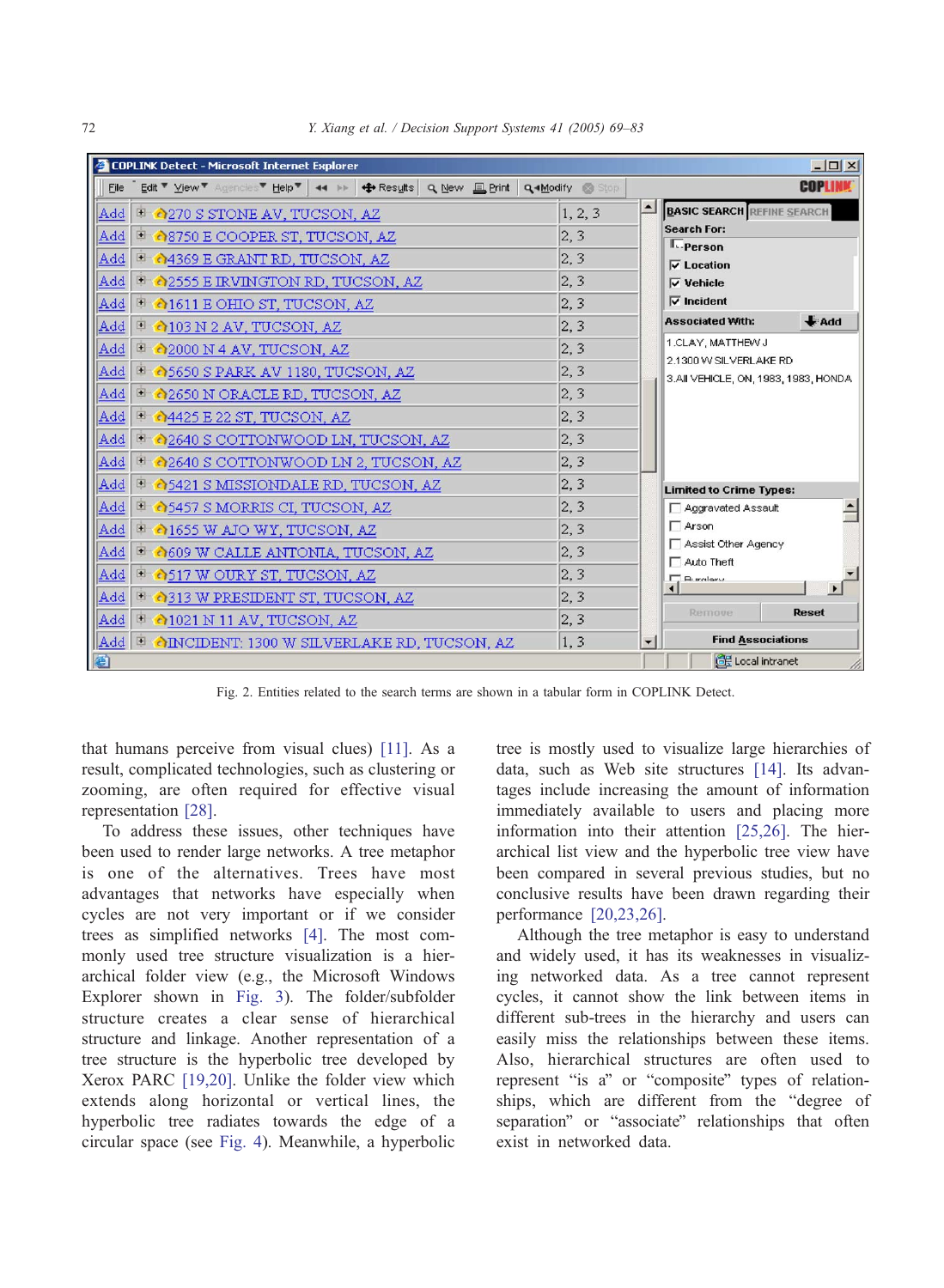<span id="page-4-0"></span>

| <b>EX awt</b>                                                                                                  |                                         |                                       |             |                      | $  \sqrt{2}$                                   |  |  |
|----------------------------------------------------------------------------------------------------------------|-----------------------------------------|---------------------------------------|-------------|----------------------|------------------------------------------------|--|--|
| File<br>Edit<br>Favorites<br>Help<br>View<br>Tools                                                             |                                         |                                       |             |                      |                                                |  |  |
| Search<br>阎<br><b>Folders</b><br>$\circledcirc$<br>$\leftarrow$ Back $\rightarrow$ $\rightarrow$ $\rightarrow$ | 皆な×の<br>国                               |                                       |             |                      |                                                |  |  |
| Address<br>awt                                                                                                 |                                         |                                       |             |                      | $\alpha$ <sub>Go</sub><br>$\blacktriangledown$ |  |  |
| ×<br>Folders                                                                                                   |                                         | Name /                                | <b>Size</b> | Type                 | Modifi A                                       |  |  |
| $\blacktriangle$<br>Desktop                                                                                    |                                         | class-use                             |             | File Folder          | 2/23/2                                         |  |  |
| El My Documents                                                                                                |                                         | color                                 |             | File Folder          | 2/23/3                                         |  |  |
| awt<br>My Computer                                                                                             |                                         | datatransfer                          |             | File Folder          | 2/23/3                                         |  |  |
| 由 3% Floppy (A:)                                                                                               |                                         | dnd                                   |             | File Folder          | 2/23/2                                         |  |  |
| $\Box$ $\Box$ Local Disk (C:)                                                                                  | Select an item to view its description. | doc-files                             |             | File Folder          | 2/23/2                                         |  |  |
| APP <sub>S</sub><br>See also:                                                                                  |                                         | Devent                                |             | File Folder          | 2/23/3                                         |  |  |
| C2.TPD.Ver1<br>田<br>My Documents                                                                               |                                         | <b>T</b> font                         |             | File Folder          | 2/23/7                                         |  |  |
| Dan's indexer<br>My Network Places                                                                             |                                         | geom                                  |             | File Folder          | 2/23/2                                         |  |  |
| 田 DB2                                                                                                          |                                         | <b>l</b> im                           |             | File Folder          | 2/23/2                                         |  |  |
| My Computer<br>DB2LOG                                                                                          |                                         | $\Box$ image                          |             | File Folder          | 2/23/2                                         |  |  |
| Dell<br>田<br>n                                                                                                 |                                         | print                                 |             | File Folder          | 2/23/2                                         |  |  |
| <b>DivX</b>                                                                                                    |                                         | ActiveEvent                           | 9 KB        | <b>HTML Document</b> | 5/8/2(                                         |  |  |
| Documents and Settings<br>田                                                                                    |                                         | <b>Adjustable</b>                     | 19 KB       | <b>HTML Document</b> | 5/8/20                                         |  |  |
| ۰<br><b>GAME</b> files                                                                                         |                                         | <b>AlphaComposite</b>                 | 32 KB       | <b>HTML Document</b> | 5/8/2(                                         |  |  |
| <b>E-C</b> Ghostgum                                                                                            |                                         | <b>B</b> AWTError                     | 11 KB       | <b>HTML Document</b> | 5/8/20                                         |  |  |
| $H - 1$ im                                                                                                     |                                         | <b>B</b> AWTEvent                     | 32 KB       | <b>HTML Document</b> | 5/8/2(                                         |  |  |
| <b>E-C</b> IMNNQ NT                                                                                            |                                         | AWTEventMultica                       | 100 KB      | <b>HTML Document</b> | 5/8/20                                         |  |  |
| $\Box$ index                                                                                                   |                                         | AWTException                          | 11 KB       | <b>HTML Document</b> | 5/8/20                                         |  |  |
| 白 jdk1.3.1                                                                                                     |                                         | <b><i><u>el</u></i></b> AWTPermission | 16 KB       | <b>HTML Document</b> | 5/8/20                                         |  |  |
| $\Box$ bin                                                                                                     |                                         | <b>BasicStroke</b>                    | 34 KB       | <b>HTML Document</b> | 5/8/20                                         |  |  |
| <b>E</b> docs                                                                                                  |                                         | BorderLayout                          | 41 KB       | <b>HTML Document</b> | 5/8/20                                         |  |  |
| <b>D</b> api                                                                                                   |                                         | Button.Accessible                     | 34 KB       | <b>HTML Document</b> | 5/8/20                                         |  |  |
| index-files                                                                                                    |                                         | <b>Button</b>                         | 45 KB       | <b>HTML Document</b> | 5/8/20                                         |  |  |
| □ ava                                                                                                          |                                         | Canvas.Accessibl                      | 23 KB       | <b>HTML Document</b> | 5/8/20                                         |  |  |
| E applet                                                                                                       |                                         | <b><i><u>el</u></i></b> Canvas        | 33 KB       | <b>HTML Document</b> | 5/8/20                                         |  |  |
| E awt                                                                                                          |                                         | CardLayout                            | 36 KB       | <b>HTML Document</b> | 5/8/2(                                         |  |  |
| $\Box$ beans                                                                                                   |                                         | Checkbox.Accessi                      | 36 KB       | <b>HTML Document</b> | 5/8/20                                         |  |  |
| <b>F</b> fic                                                                                                   |                                         | <b>e</b> lCheckbox                    | 51 KB       | <b>HTML Document</b> | 5/8/20                                         |  |  |
| E ang                                                                                                          |                                         | CheckboxGroup                         | 16 KB       | <b>HTML Document</b> | 5/8/20                                         |  |  |
| E math                                                                                                         |                                         | CheckboxMenuIt                        | 36 KB       | <b>HTML Document</b> | 5/8/20                                         |  |  |
| E-Inet                                                                                                         |                                         | @ CheckboxMenuItem                    | 33 KB       | <b>HTML Document</b> | 5/8/2(                                         |  |  |
| $F - T$                                                                                                        |                                         |                                       |             |                      | $\blacktriangleright$                          |  |  |
| 4.46 MB<br>My Computer<br>137 object(s) (Disk free space: 10.1 GB)                                             |                                         |                                       |             |                      |                                                |  |  |

Fig. 3. Microsoft Windows Explorer.

#### 2.3. Problems with existing approaches

There are two major problems with existing crime analysis and visualization applications. First, many tools (e.g., the Link Discovery Tool) only deal with one entity type instead of different entities such as persons, locations, and vehicles. Such tools are not able to identify the link between two persons if they are associated with other entities (e.g., if the two persons have used the same vehicle). The second problem is the insufficient or ineffective visualization support of existing tools. While network charts are most commonly used among crime analysts, they are usually drawn manually. Few software applications are available for generating network charts for crime analysis purposes. The development of powerful relational databases has enabled crime analysts to search among voluminous records to retrieve relevant criminal data. However, using existing tools, most of these data are either too crowded to be see clearly (e.g., Link Discovery Tool) or can only be viewed in tabular format (e.g., COPLINK Detect), making it difficult for crime analysts to see the big picture and draw connections. A large amount of mental effort is still needed to understand and interpret the relationships among criminal data. Considering the tradeoff between levels of abstraction and amount of information, and thus levels of simplicity and legibility,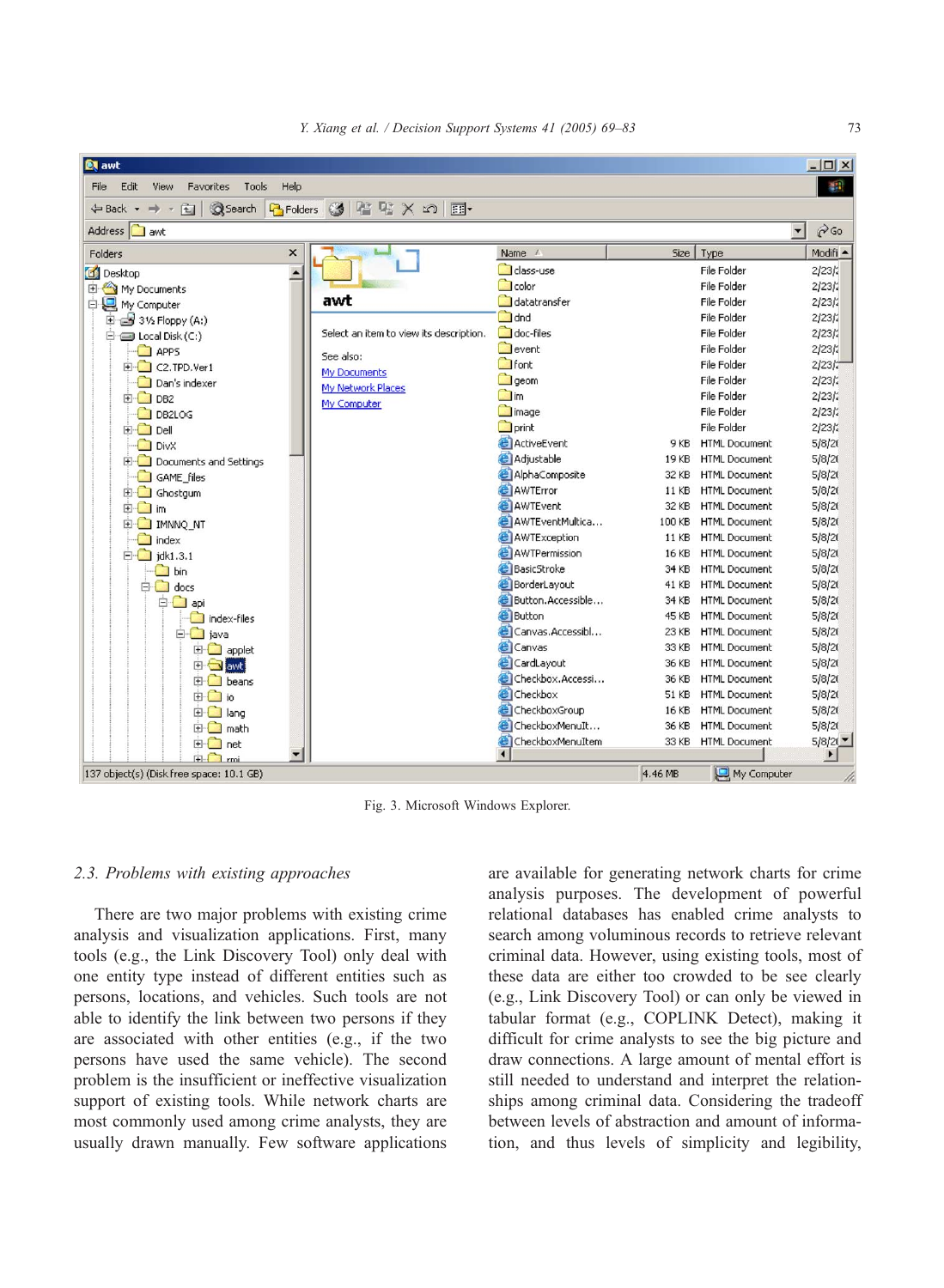<span id="page-5-0"></span>

Fig. 4. The Star Tree Site Map of InXight Software.

alternate visualization techniques are examined for visualizing criminal relationships.

#### 3. Research questions

In this study, we focus on the second problem discussed above, i.e., the visualization problem. Based on our review, we have identified the hierarchical list and the hyperbolic tree as two of the options. According to Card et al. [\[4\],](#page-13-0) nodes and links in a tree can signify relations among objects without the constraint of mapping variables onto multi-dimensional axes. Thus, a tree has the potential of using space more effectively than a map. In both hierarchical list and hyperbolic tree, the root (first-level folder) and child nodes (various levels of subfolders and items inside) can be used to denote objects, while the links between them can represent connections. Different colors can be applied to the nodes to distinguish various types of objects. When used to search relations between different entities in crime analysis, they can show all the entities related to a given search term or be further expanded to show multiple levels of associations. Since the relative positions of nodes and links to one another show proximity, the visual properties express some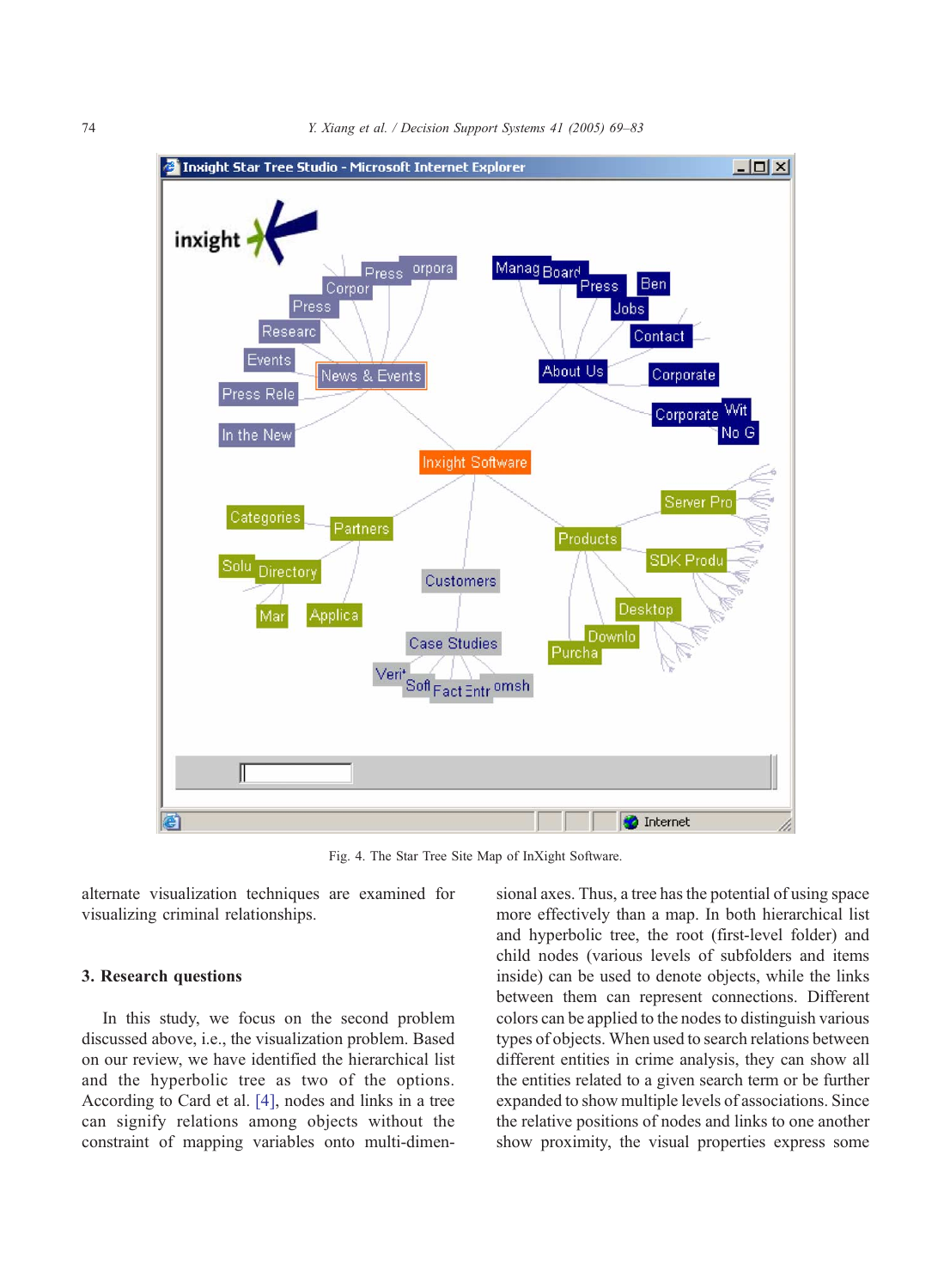<span id="page-6-0"></span>underlying data relationship such as clustering or partial trend. In crime analysis, these visual cues can signal heavily involved entities (according to the number of their associations), or members of a criminal group (when their individual clusters of associations show great similarity).

Previous experiments comparing a hyperbolic tree browser and other text-based browsers exhibit significantly higher effectiveness in browsing and searching with a hyperbolic tree [\[23,24,26\].](#page-13-0) However, the experiment tasks were primarily designed around general retrieval tasks rather than other analysis tasks such as identifying clusters and associations in the data. Our study focuses on comparing the potential of the hyperbolic tree and the hierarchical list in visualizing networked data to support various tasks in law enforcement. In this study, we investigate the following research questions:

! Can we apply the hyperbolic tree and the hierarchical list to criminal relationship visualization?

- ! Is the hyperbolic tree a better method than the hierarchical list for users to find information? We consider a system "better" if it can help users get the correct results more easily and quickly.
- ! Does the hyperbolic tree present more information/ knowledge than does the hierarchical list based on the same data set?

## 4. COPLINK Criminal Relationship Visualizer

To study these issues, we developed the COPLINK Criminal Relationship Visualizer, a prototype user interface for interactively retrieving and visualizing the criminal relationship data stored in the COPLINK Detect database which we developed in our previous research [\[9,13\].](#page-13-0) COPLINK is a joint project between the University of Arizona Artificial Intelligence Lab and the Tucson Police Department (TPD), started in 1997 and funded by the National Institute of Justice (NIJ) and the National Science Foundation (NSF).



Fig. 5. The COPLINK Visualizer. Both views group search results by search terms.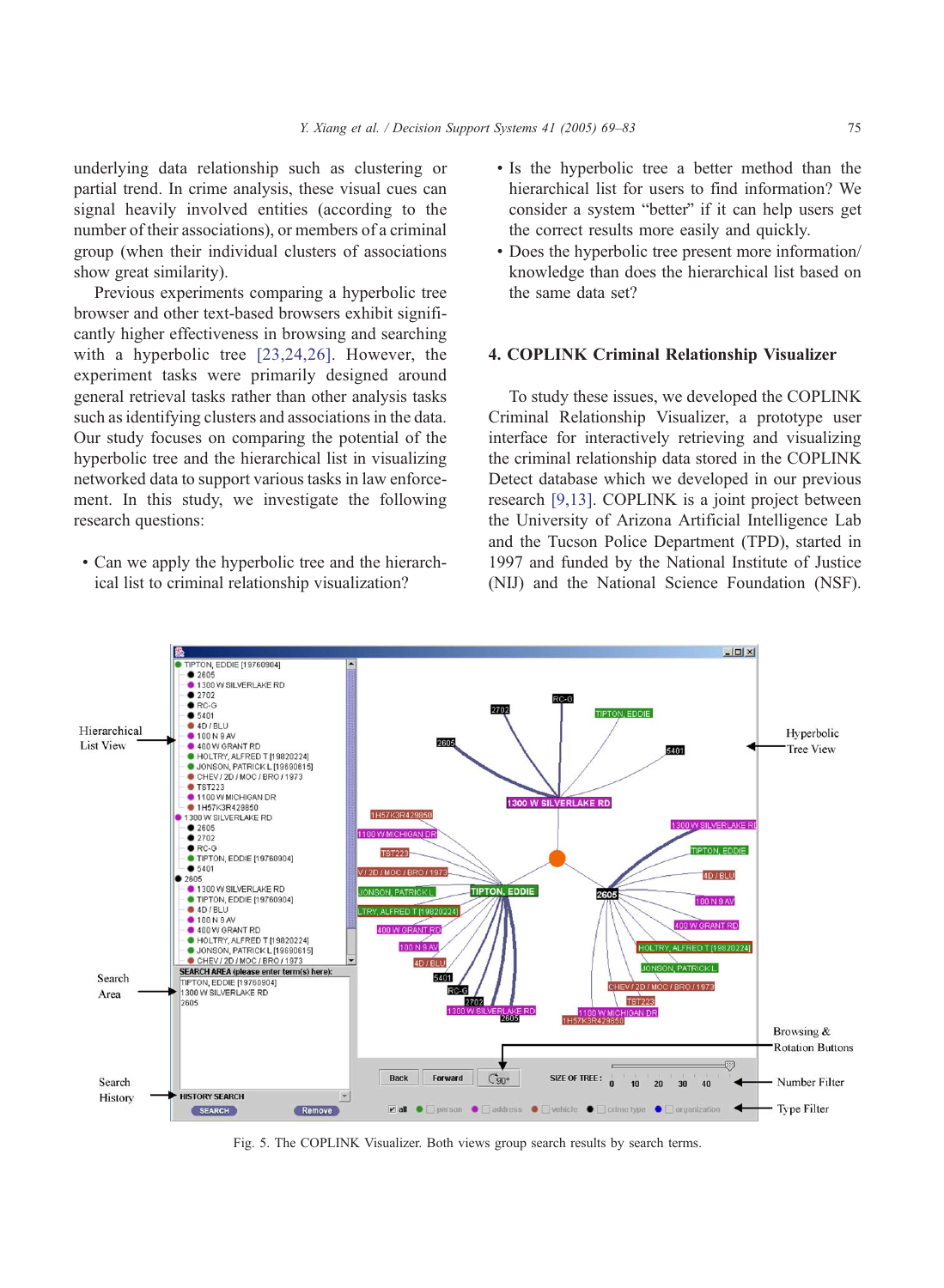<span id="page-7-0"></span>The project aims to construct an efficient, userfriendly information analysis and sharing system by integrating data from various sources and enabling law enforcement agencies to use data and information more effectively [\[8\].](#page-13-0) The COPLINK Detect database currently contains approximately two million criminal case reports from the TPD.

COPLINK Detect analyzes crime data based on cooccurrence analysis [\[9,13\].](#page-13-0) Assuming that two entities appearing in the same crimes may have an association, a nonzero co-occurrence weight can indicate the existence of an association. The higher a co-occurrence weight, the more likely that the two entities involved have a strong association. COPLINK Detect calculates the co-occurrence score between each pair of entities in the database. When a search query is submitted to the system, the entities having a high cooccurrence weights will be retrieved and used to generate the tree in the COPLINK Visualizer.

The COPLINK Visualizer includes a hyperbolic tree view and a hierarchical list view implemented in Java. The hyperbolic tree was developed based on a freely available program written in Java ([http://](http://www.soi.city.ac.uk/~livantes/Research.html) www.soi.city.ac.uk/~livantes/Research.html). Users can submit search terms to the system and the search terms have to be one of the five chosen entities, namely person, vehicle, organization, location, and incident/crime type. Both views group results by search terms (see [Fig. 5\)](#page-6-0). The connections between the search term(s) and the search results are displayed using parent–child relationships between nodes. In the hyperbolic tree, the center node is the search term when there is only one, and the nodes immediately surrounding the center node are the search terms when



Fig. 6. In the hyperbolic tree view, users can focus on one part of the tree enlarged in the center while still viewing the rest of the tree that is smaller and further away from the center.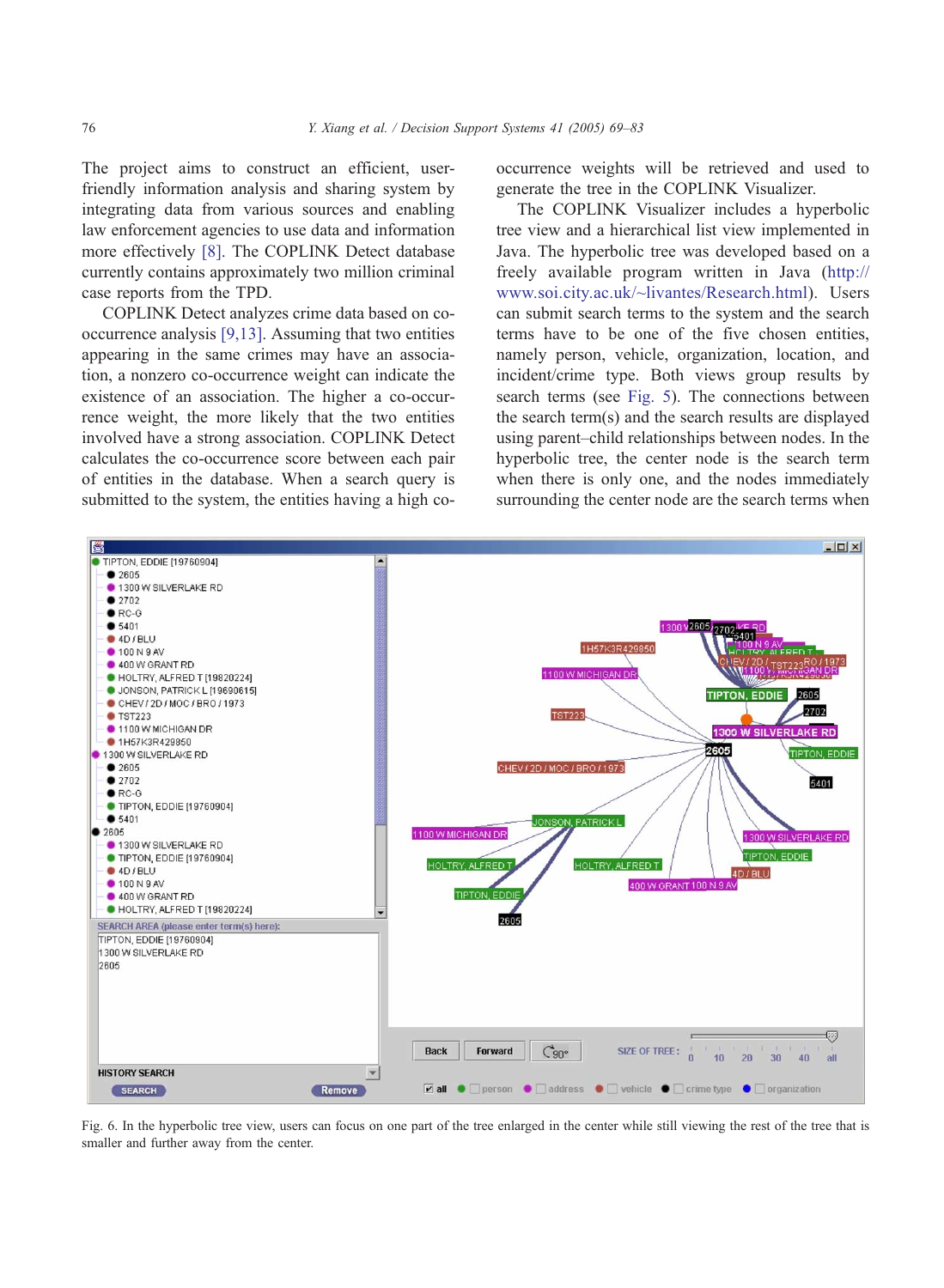there are multiple search terms; results are displayed as the children of these nodes. In the hierarchical list, the search term(s) is/are the first-level item(s); results are displayed with horizontal indents. On both views, different colors are used to denote the five entity types, making it obvious to which types of entities the search term(s) is/are related. Currently, the COPLINK Visualizer only shows the associations among different entities; it does not handle supertype/subtype relationships.

The hyperbolic tree view, with its "focus+context" features, provides more advantages to users' need for visualization. First, users usually need both context and focus for viewing related data. For our application, the context refers to the overall patterns and the focus refers to detailed information about the object of interest for criminal relationship detection. Second, users prefer less scrolling for maintaining both global structure and local details at the same time [\[20\].](#page-13-0) [Fig. 6](#page-7-0) shows that using the hyperbolic tree, users can focus on one part of the tree and view that section enlarged and put in the center, while still viewing the rest of the tree that is smaller and farther away from the center. The hierarchical list is limited on this feature as the information space grows larger and requires more physical space for display, both horizontally and vertically [\[15\].](#page-13-0) However, the hierarchical list is easy to understand and many users are strongly rooted in this type of conventional linear displays [\[6\].](#page-13-0) Both views are included in the COPLINK Visualizer to accommodate users' varied preferences. The views also share the same function area, which provides the following functionalities:

- Search Area allows users to enter new search term(s) and start a new basic search.
- ! Search History records users' searching history.
- Browsing Buttons help users to go back or forward one step at a time in their search history list and redisplay a basic search.
- ! Number Filter and Type Filter enable users to reduce the number of nodes to show by electing how many nodes and/or what type or combinations of types of entities they want to view. The Number Filter filters out nodes having a low co-occurrence weight with the search terms, while the Type Filter allows user to remove any chosen entity types from the display.

! Rotation Button allows users to rotate the graph clockwise by  $90^{\circ}$  for better layout of the tree.

## 5. Empirical study

We designed an empirical study to examine the effectiveness and efficiency of the two views in the COPLINK Visualizer in presenting to users the relations between entities in crime data. The study looked at how different users' performances were in information searching using either the hyperbolic tree view or the hierarchical list view. The two views are readily comparable as they share the following similarities: (1) both views connect to the same relational database of scrubbed criminal relationships from the TPD; (2) they both group information by search terms; (3) under each search term, both views align search results according to their closeness to the search term; and (4) both provide similar functions such as searching and filtering.

#### 5.1. Task design

A set of low-level, domain-independent visual tasks were used to examine general and fundamental steps users perform using an interface when trying to retrieve information [\[22,29\].](#page-13-0) Examples of these low-level tasks include locate, identify, distinguish, emphasize, reveal, categorize, cluster, distribution, rank, compare, associate, and correlate [\[22,29,31\].](#page-13-0) By using these lowlevel visual tasks, we can eliminate features that are specific to the domain of a visualization application and focus only on the visualization components in system evaluation. This approach is often known as the "defeaturing" approach  $[22,32]$ .

In crime investigation and analysis, it is often necessary to visually identify important objects and patterns, compare different objects, search for specific objects and groups, or identify the associations between objects [\[13\].](#page-13-0) Any of these tasks can be broken down into a sequence of low-level tasks. For example, to find the relationships between two people, a crime analyst would need to locate or identify the two people, compare their attributes, and associate them based on the attributes. These low-level tasks often enable users to search or verify information on the display [\[31\].](#page-14-0)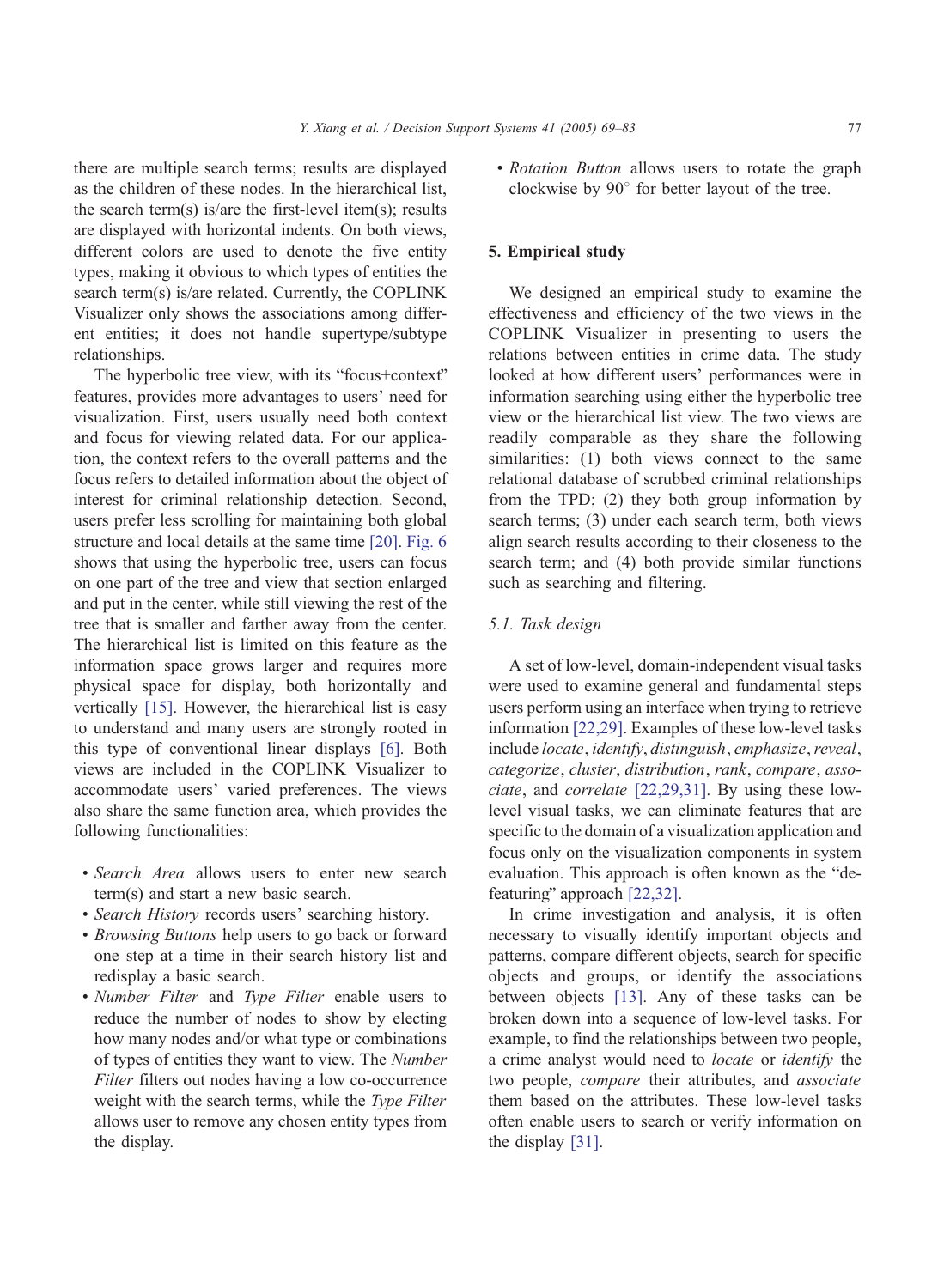After consulting with our domain expert, a detective at TPD who has been working in law enforcement for more than 20 years, the following five basic task types were selected for our experiment:

- *Associate:* form relationships between objects in a display.
	- <sup>o</sup> Sample question: List all entities that link the organizations "OUIZON" and "KOFRON".
- *Cluster*: find the similarity among visual objects that have multiple attributes.
	- <sup>o</sup> Sample question: Identify the person directly associated with "1300 W SILVERLAKE RD" who has a similar display pattern (in terms of related entity types and number of results) to "EMMICK, JEFFERY S [19570407]".
- Compare: compare objects based on certain attribute.
	- <sup>o</sup> Sample question: Of the following two addresses: " $100$  N 9 AV" and " $100$  W GRANT RD", which one has more types of crimes that occur there?
- Identify: find a visual object with a certain feature. <sup>o</sup> Sample question: Of all people directly associ-
- ated with "TST331", who has/have committed a crime of type "0403"?
- Rank: find the extremes (the best and the worst cases).
	- <sup>o</sup> Sample question: Of the five search terms, which one has the largest number of vehicles directly related to it?

Altogether, 20 objective tasks (four for each search task type) were used in the experiment. By "objective tasks" we refer to those whose solutions are independent of individuals' personal experience and are generally agreed upon. Our expert verified that these tasks, though general in nature, would be useful in helping targeted users (i.e., crime analysts) better understand and retrieve criminal relationships.

### 5.2. Hypotheses

Based on our experience with the two views, the following hypotheses have been proposed.

H1. For an "associate" task, the hyperbolic tree has similar effectiveness to and higher efficiency than the hierarchical list.

The global structure provided by a hyperbolic tree makes it easier to see connections among objects. On the other hand, the hierarchical list can only list items in one dimension (vertically) and there is a limit on the maximum number of nodes that can be displayed on the same screen. It requires users to remember more and slows them in understanding associations. Therefore in the "associate" task, participants were expected to take less time finding connections using the hyperbolic tree than using the hierarchical list.

H2. For a "cluster" task, the hyperbolic tree has similar effectiveness to and higher efficiency than the hierarchical list.

Because a "cluster" task requires recognition of many attributes of an object, the visual clues in the hyperbolic tree view would reduce users' need to memorize the attributes of different objects and thus result in a lower possibility of error and shorter completion time. However, if the visual contrasts among result groups are not obvious, both views would have similar effectiveness and efficiency.

H3. For a "compare" task, the hyperbolic tree has similar effectiveness and efficiency to the hierarchical list.

Since a "compare" task involves a few objects and requires few visual clues, both views would show similar effectiveness and efficiency. Although the hyperbolic view allows users to view and compare more objects on the same screen, it may not be helpful when the contrast between the two designated objects on the specified attribute is not very obvious.

H4. For an "identify" task, the hyperbolic tree has similar effectiveness and efficiency to the hierarchical list.

For an "identify" task, users need to browse through and see the detail of a large number of objects. The visual clues in a hyperbolic tree view would not make much difference in task performance here. Although the hyperbolic tree view would allow users to find the required object without scrolling, it may become crowded as the number of objects grows. Therefore, we hypothesized that the two views perform similarly.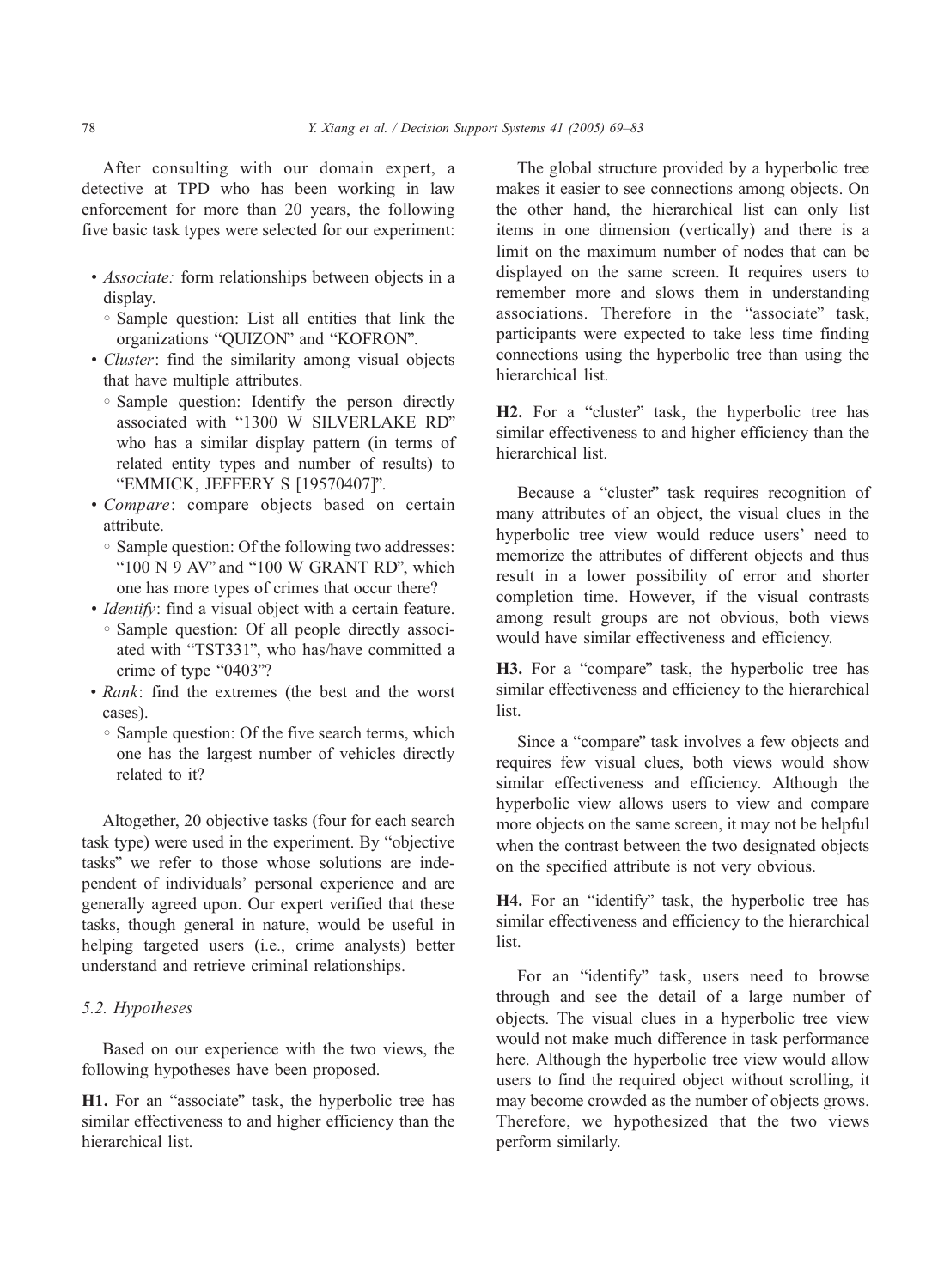H5. For a "rank" task, the hyperbolic tree has similar effectiveness and efficiency to the hierarchical list.

For a "rank" task, users need to browse through a large number of objects. We hypothesize that both views show similar effectiveness and efficiency, especially when the contrast among the objects is not obvious. The hyperbolic view allows users to see and compare more objects on the same screen, but the view would become less controllable in terms of enlarging an area of interest to see the detail, whereas one can always look at any local detail in a hierarchical list view.

# 5.3. Experimental setup

Two experimental conditions were created for the experiment, one with only the hierarchical list view, and the other with only the hyperbolic tree view. Both views were connected to the same database which contained scrubbed criminal data.

A total of 42 undergraduate students at the University of Arizona were recruited as participants. Each participant went through four experimental steps: (1) introduction and training, (2) demographic information survey, (3) system testing, and (4) posttest questionnaire survey. During system testing, each participant performed five tasks using each view, namely the hierarchical list view and the hyperbolic tree view. For each view, each participant was randomly assigned to one of the categories: singleterm search or multiple-term search. Under the assigned category, each participant was randomly assigned one of the two task sets (with five tasks in each set). Thus 20 tasks were designed in total (two

| Table 1 |                      |  |
|---------|----------------------|--|
|         | Experimental results |  |

sets of single-term search tasks and two sets of multiple-term search tasks). In the post-test questionnaire, we asked the subjects about their perceived ease of use and usefulness of the two views. Because of incomplete or missing data, the data of three participants were discarded. The data of the remaining 39 participants were used throughout our analysis.

## 5.4. Results and discussion

To measure users' performance of the two views, we adopted measures proposed and used in previous visualization research [\[18,32\].](#page-13-0) We use the percentage of accurate answers as the measure of effectiveness and length of response time as the measure of efficiency. Users' perceived evaluations are also examined to see if the visualizer has cognitive overload or disorientation problems [\[14,30\].](#page-13-0)

#### 5.4.1. Quantitative analysis

Since each participant provided one data point for each task comparing the two views, we obtained in total 39 observations for each task. A two-way t-test was run to compare the performance differences between the Hyperbolic Tree view and the Hierarchical List view for each task. The results are shown in Table 1.

5.4.1.1. Associate—H1 supported. For the "associate" task, the hyperbolic tree view was faster than the hierarchical list, and the difference was statistically significant (at  $p<0.05$ ). The hyperbolic tree view also had a slightly higher accuracy rate, but the difference was not statistically significant. Hyperbolic tree provides the global structure even with an expanded

| Task      | Measure                                | Hierarchical list | Hyperbolic tree | $\boldsymbol{n}$ | $t$ -test $p$ -value |  |
|-----------|----------------------------------------|-------------------|-----------------|------------------|----------------------|--|
| Associate | effectiveness (percentage of accuracy) | 84.6%             | 87.2%           | 39               | 0.744                |  |
|           | efficiency (seconds)                   | 130.8             | 99.9            |                  | 0.043                |  |
| Cluster   | effectiveness (percentage of accuracy) | 84.6%             | 82.1%           | 39               | 0.786                |  |
|           | efficiency (seconds)                   | 74.8              | 83.1            |                  | 0.613                |  |
| Compare   | effectiveness (percentage of accuracy) | 84.6%             | 74.4%           | 39               | 0.291                |  |
|           | efficiency (seconds)                   | 75.4              | 81.5            |                  | 0.588                |  |
| Identify  | effectiveness (percentage of accuracy) | 69.2%             | 87.2%           | 39               | 0.070                |  |
|           | efficiency (seconds)                   | 80.7              | 74.9            |                  | 0.536                |  |
| Rank      | effectiveness (percentage of accuracy) | 97.4%             | 97.4%           | 39               | 1.000                |  |
|           | efficiency (seconds)                   | 120.5             | 136.4           |                  | 0.395                |  |
|           |                                        |                   |                 |                  |                      |  |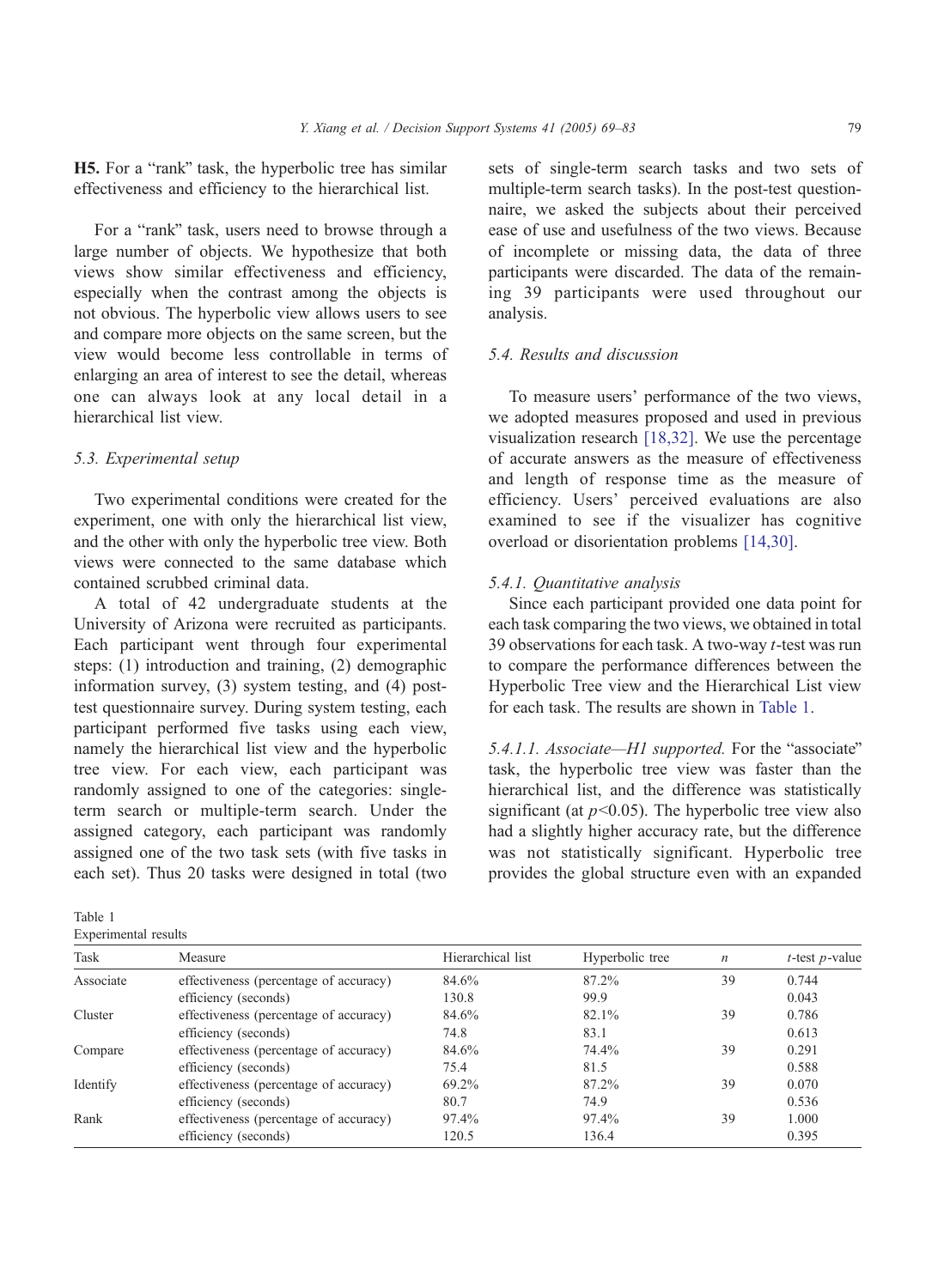search, thus making it easier to associate different entities. However, the subjects felt it was hard to manipulate the movement of the hyperbolic tree graph to exhibit the text of the nodes. Browsing through the hierarchical list took longer, but subjects felt more comfortable controlling the view. Although it is cognitively more demanding to find relations in this fashion, the subjects still yielded a high accuracy rate but with significantly more time.

5.4.1.2. Cluster—H2 not supported. The hyperbolic tree view provides visual clues for the distribution of entity types and the convenience of comparing each required item to the benchmark at the same time. However, since the "cluster" task requires subjects to browse through many attributes and visual objects, the filters provided became unusable and no other methods were available for reducing the crowding in the hyperbolic tree view. Under this condition, the hierarchical list view, with its clear text and manipulative display, yielded better results although we did not observe statistically significant difference.

5.4.1.3. Compare—H3 supported. A "compare" task involves a few objects and does not require a lot of visual clues. As a result, the hierarchical list and the hyperbolic tree views did not show significant difference in effectiveness or efficiency. In fact, the hierarchical list view showed a slightly better result because the view is less crowded, making it easier for the participants to count the results.

5.4.1.4. Identify—H4 not supported. For the "identify" task, the hyperbolic tree was slightly faster than the hierarchical list, but not statistically significant. What was unexpected was the statistically higher accuracy rate of the hyperbolic tree. Since the hierarchical list view displays text more clearly and systematically, we hypothesized that the hierarchical list should have shown similar effectiveness if not higher. One possible reason for the unexpected result might be the way subjects interacted with the system. We found that subjects used filters to reduce information overload when adopting the hyperbolic tree view since the view would be overcrowded otherwise. On the other hand, when using the hierarchical list view, they trusted their own counting and did not bother to use the type filter. As a result, many of the users were overwhelmed by the large amount of information that needed to be remembered.

5.4.1.5. Rank- $H5$  supported. In a "rank" task, subjects need to browse through a large number of objects. Although the density of links in the hyperbolic tree view can help identify the extreme case, it is not very useful when the contrast is not very obvious or more than one sub-tree has a large number of child nodes. In these situations, the clear layout of the hierarchical list view makes browsing faster than in the hyperbolic tree view.

#### 5.4.2. Qualitative analysis

None of our undergraduate student participants knew much about crime data or crime analysis systems; they might have heard about such systems but had never used them before. However, most of them were able to understand the requirements of the test questions after the short training session. When asked after the experiment which view was preferred in terms of ease of use, 76.9% of the participants voted for the hierarchical list view. Their reasons include: (1) similarity to Windows Explorer-like interface reduces stress over information search in a new application and new domain; and (2) clearer text details enable easy accessibility—reading, following links, and counting. The major weaknesses of the hyperbolic tree views that the participants pointed out include: (1) the graph becomes difficult to read when a large number of result nodes are returned; (2) when the visual objects overlap one another, the view becomes less trustworthy since some nodes might be hidden behind; and (3) there is a longer learning curve for controlling the hyperbolic tree view.

When asked which view was preferred in terms of usefulness, the votes are almost equally split between the two views (48.7% for the hierarchical list vs. 51.3% for the hyperbolic tree). Those who prefer the hierarchical list emphasized that the list view organizes information in a familiar, orderly way and makes the connections understandable. Those who prefer the hyperbolic tree listed their reasons as: (1) visual clues are helpful for seeing links and dependencies between entities; (2) it is useful for identifying patterns; (3) it is efficient for comparing and contrasting number of entities related to certain nodes; (4) it is good for gaining an overall view of the information searched;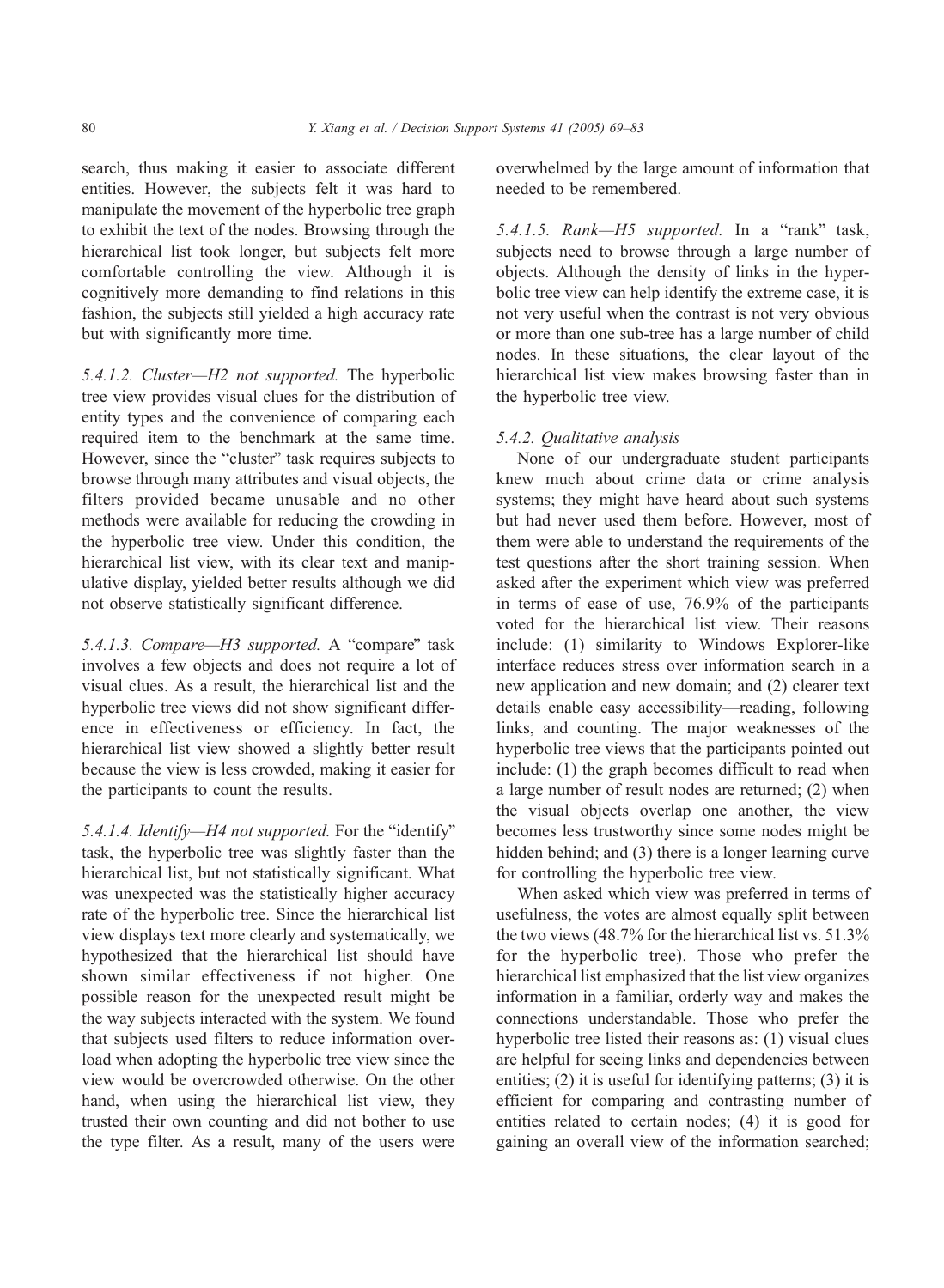(5) when one is particularly interested in a node, one can view direct associations of the node while still maintaining a picture of where one comes from.

Some participants exhibited hesitation when expanded searches were needed for finding the answers. The observation reflected that some participants were not sure where to find information although they knew that the information existed somewhere in the system. It is a sign that users need more training in order to fully grasp the necessary functions of the COPLINK Visualizer.

In order to see whether the COPLINK Visualizer is useful to law enforcement personnel, we also showed it to our domain expert (the detective) and let him perform the search tasks. Overall, he was pleased with the system and he believed the system could be useful in real-world situations in the following ways:

- ! to considerably reduce the time to draw connections between certain given entities;
- ! to visualize a group of associations for effective presentation of a case;
- ! to visually track the search paths in crime analysis and help find hidden links that are not recorded in the database but are known to crime analysts;
- ! to help detect the significant entities which have a large number of associations.

## 6. Conclusions and future directions

Our experiment has shown that the hyperbolic tree view has higher efficiency than the hierarchical list in the "identify task" and higher effectiveness in the "associate task". Although the results do not show significantly superior performance for the hyperbolic tree in other tasks, we did find that the hyperbolic tree performed well even for first-time users, and that it allowed users to draw conclusions more easily. We also observed that for visualization applications, users' familiarities with the views often decide their preferences. It suggests that training will be necessary when deploying our application to law enforcement agencies.

Our study also provides some insights to the design of information retrieval systems. Because of the growth of the Internet and the lowering cost of computer hardware and software, more and more information is available. Networked data besides criminal relationship data, such as similarities between customers or relationships between products, are often available but difficult to retrieve. Our findings indicate that effective visualization techniques would be necessary and valuable in information retrieval systems involving such networked data.

One future direction is to investigate the effect of the size of the data on the performance of the two views. It would be interesting to study whether the difference between the two views would be more significant for search results with more nodes. We are also exploring the use of other visualization techniques for other tasks that are currently performed manually by crime analysts. For example, we are investigating the use of an interactive timeline builder [\[27\]](#page-13-0) and a periodic-pattern tool [\[5\]](#page-13-0) to visualize the temporal dimension of crime data. We are also developing a geomapping tool for visualization of crime data and relations [\[1,7\].](#page-13-0) We are currently deploying some of our systems to the Tucson Police Department and we hope these tools will help law enforcement agencies to fight crimes more effectively.

#### Acknowledgements

This project has been supported by the following grants:

- . NSF Digital Government Program, "COPLINK" Center: Information and Knowledge Management for Law Enforcement," #9983304, July 2000–June 2003.
- National Institute of Justice, "COPLINK: Database Integration and Access for a Law Enforcement Intranet," July 1997–January 2000.
- . NSF Digital Library Initiative-2, "High-performance Digital Library Systems: From Information Retrieval to Knowledge Management," #9817473, April 1999–March 2002.

Special thanks go to Dr. Andreas Hadjiprocopis from the City University, London and Dr. Vladimir Bulatov from Oregon State University who developed and made available the hyperbolic tree source codes in Java. Thanks also go to Lt. Jenny Schroeder, Det. Tim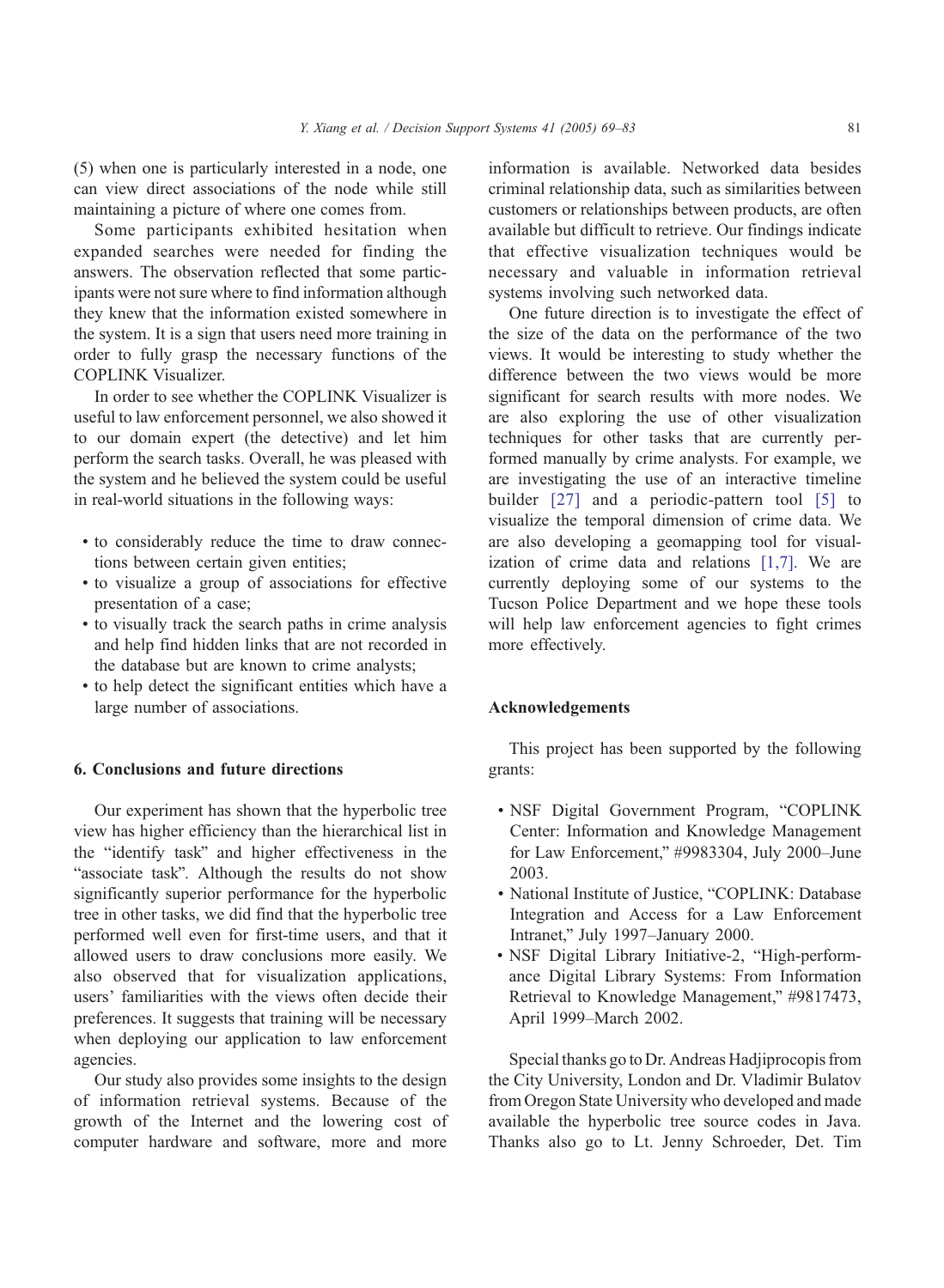<span id="page-13-0"></span>Petersen, Dan Casey and other personnel from the Tucson Police Department, and all members of the University of Arizona Artificial Intelligence Lab and the COPLINK Center who were involved in this project, including Yan Zhang, Yintak Lam, Xue Wei, Christopher O'Toole, Wai-Ki Sung, Andrew Moosmann, Ty Buetow, Suresh Nandiraju, Damien Daspit, Pichai Ongvasith, Max Mouratkine, Yi Qin, and Bin Zhu. We also thank all the subjects who participated in our user study and Dr. Matt Thatcher for recruiting the subjects.

#### References

- [1] N. Andrienko, G. Andrienko, P. Gatalsky, Visualization of spatio-temporal information in the Internet, The 11th International Workshop on Database and Expert Systems Applications Proc., 2000 (September 4–8), pp. 577 – 585, London, UK.
- [2] R. Azuma, H. Neely, M. Daily, R. Geiss, Visualization tools for free flight air-traffic management, IEEE Computer Graphics and Applications 20  $(5)$   $(2000)$  32 – 36.
- [3] D.E. Brown, S.C. Hagen, Correlation analysis for decision support with applications to law enforcement, Proceedings of the IEEE Conference on Systems, Man, and Cybernetics, 1999, pp. 1074 – 1078, Tokyo, Japan.
- [4] S.K. Card, J.D. MacKinlay, B. Shneiderman, Readings in Information Visualization: Using Vision to Think, Morgan Kaufmann Publishers, San Francisco, 1999.
- [5] J.V. Carlis, J.A. Konstan, Interactive visualization of serial periodic data, User Interface Software and Technology (UIST) '98 Conference Proceedings, 1998, pp. 29–38, New York, USA.
- [6] H. Chen, A.L. Houston, R.R. Sewell, B.R. Schatz, Internet browsing and searching: user evaluation of category map and concept space techniques, Journal of the American Society for Information Science 49 (7) (1998) 582 – 603.
- [7] H. Chen, H. Atabakhsh, D. Zeng, J. Schroeder, T. Petersen, D. Casey, M. Chen, Y. Xiang, D. Daspit, S. Nandiraju, S. Fu, COPLINK: visualization and collaboration for law enforcement, Proceedings of the National Conference for Digital Government Research, 2002 (May), Los Angeles, USA.
- [8] H. Chen, J. Schroeder, R.V. Hauck, L. Ridgeway, H. Atabakhsh, H. Gupta, C. Boarman, K. Rasmussen, A.W. Clements, COPLINK connect: information and knowledge management for law enforcement, Decision Support Systems  $34$  (3) (2003) 271 – 285.
- [9] H. Chen, D. Zeng, H. Atabakhsh, W. Wyzga, J. Schroeder, COPLINK: managing law enforcement data and knowledge, Communications of the ACM 46 (1) (2003)  $28-34$ .
- [10] E. Condon, B. Golden, S. Lele, S. Raghavan, E. Wasil, A visualization model based on adjacency data, Decision Support Systems 33 (4) (2002) 349 – 362.
- [11] S.T. Eick, Aspects of network visualization, IEEE Computer Graphics and Applications 16 (2) (1996)  $69-72$ .
- [12] K. Harries, Context and Concepts, Mapping Crime: Principle and Practice, U.S. Dept. of Justice, Office of Justice Programs, National Institute of Justice, Washington, DC, 1999.
- [13] R.V. Hauck, H. Atabakhsh, P. Ongvasith, H. Gupta, H. Chen, Using COPLINK to analyze criminal-justice data, IEEE Computer 35 (3) (2002) 30–37.
- [14] M. Heo, S.C. Hirtle, An empirical comparison of visualization tools to assist information retrieval on the web, Journal of the American Society for Information Science and Technology 52  $(8)$   $(2001)$   $666 - 675$ .
- [15] R.P. Holley, R.E. Killheffer, Is there an answer to the subject access crisis? Cataloging and Classification Quarterly 1 (2)  $(1982)$  125 – 133.
- [16] R.D. Horn, J.D. Birdwell, Link Discovery Tool, Office of National Drug Control Policy/Counterdrug Technology Assessment Center 1997 International Symposium, 1997 (August 18–22), Chicago, Illinois.
- [17] F.A.J. Ianni, E. Reuss-Ianni, Network analysis, in: P. Andrews, M.B. Peterson (Eds.), Criminal Intelligence Analysis, Palmer Enterprises, California, USA, 1990, pp. 67 – 84.
- [18] P.W. Jordan, An Introduction to Usability, Taylor & Francis, Bristol, Pennsylvania, USA, 1998.
- [19] J. Lamping, R. Rao, Laying out and visualizing large trees using a hyperbolic space, Proceedings of the ACM Symposium on User Interface Software and Technology (UIST '94), 1994 (November), pp. 13 – 14, Marina del Rey, California.
- [20] J. Lamping, R. Rao, P. Pirolli, A focus+context technique based on hyperbolic geometry for visualizing large hierarchies, ACM CHI '95 Conference on Human Factors in Computing Systems, 1995 (May), Denver, Colorado.
- [21] M.J. McQuaid, T.H. Ong, H. Chen, J.F. Nunamaker, Multidimensional scaling for group memory visualization, Decision Support Systems 27 (1-2) (1999) 163-176.
- [22] E. Morse, M. Lewis, K.A. Olsen, Evaluating visualizations: using a taxonomic guide, International Journal of Human– Computer Studies 53 (2000) 637 – 662.
- [23] K. Mullet, C. Fry, D. Schiano, On your marks, get set, browse! (The Great CHI'97 Browse Off), Proceedings of the ACM CHI'97 Conference on Human Factors in Computing Systems, 1997 (March 22–27), Atlanta, Georgia.
- [24] P. Pirolli, S.K. Card, M.M. van der Wege, The effect of information scent on searching information visualizations of large tree structures, Advanced Visual Interfaces International Working Conference, 2000 (May 23–26), Palermo, Italy.
- [25] P. Pirolli, S.K. Card, M.M. van der Wege, Visual information foraging in a focus+context visualization, Proceedings of the ACM CHI 2001 Conference on Human Factors in Computing Systems, 2001 (March 31–April 5), Seattle, Washington, USA.
- [26] P. Pirolli, S.K. Card, M.M. van der Wege, The effects of information scent on visual search in the hyperbolic tree browser, ACM Transactions on Computer–Human Interaction  $10(1)(2003)20-53.$
- [27] C. Plaisant, B. Milash, A. Rose, S. Widoff, B. Shneiderman, LifeLines: visualizing personal histories, Proceedings of the ACM CHI '96 Conference on Human Factors in Computing Systems, 1996 (April 13–18), pp. 221 – 227, Vancouver, Canada.